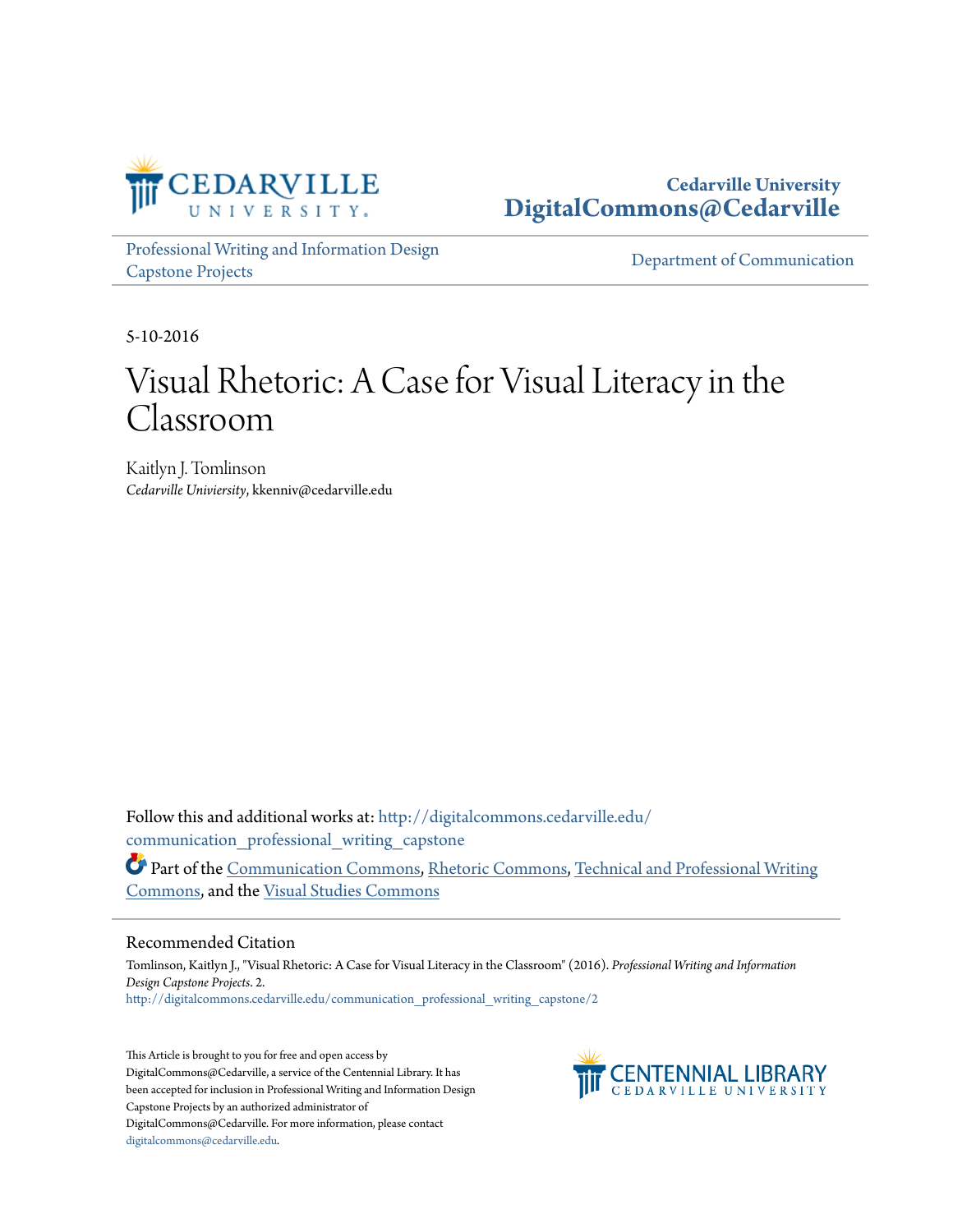# **Introduction**

With the internet saturating our lives with information through computers, phones, and now even watches, consumers have become picky about what information they ingest and what they do not. Society has adapted to the influx of resources by making split decisions based on appearance, headings, and design. In short, we initially judge information by its visual appeal, despite the old saying never to judge a book by its cover. This is why most refer to this present time as The Visual Age.

Rhetoricians have long appreciated the value of words. More recently, they have come to value the communicative and persuasive abilities of images. "Just as texts constructed by words are rhetorical so are texts constructed by pictures. And just as word-as-text is not innocent, neither is image-as-text" (Rosner 2001, 394). Images are how we communicate information quickly and effectively in The Visual Age. They are not stoic or neutral parts of an argument; instead, they hold persuasive power.

Scholars recognize that visuals have the ability to produce social change by persuading people from passivity to action. Therefore, it is crucial that professional writing students understand how to responsibly use images and that professors teach students these skills at the college level. Professors should stress these concepts in a required visual rhetoric course. By focusing on the responsible use of images instead of rote technological skills, professors will encourage students toward visual literacy, the ability to critically evaluate and responsibly use images.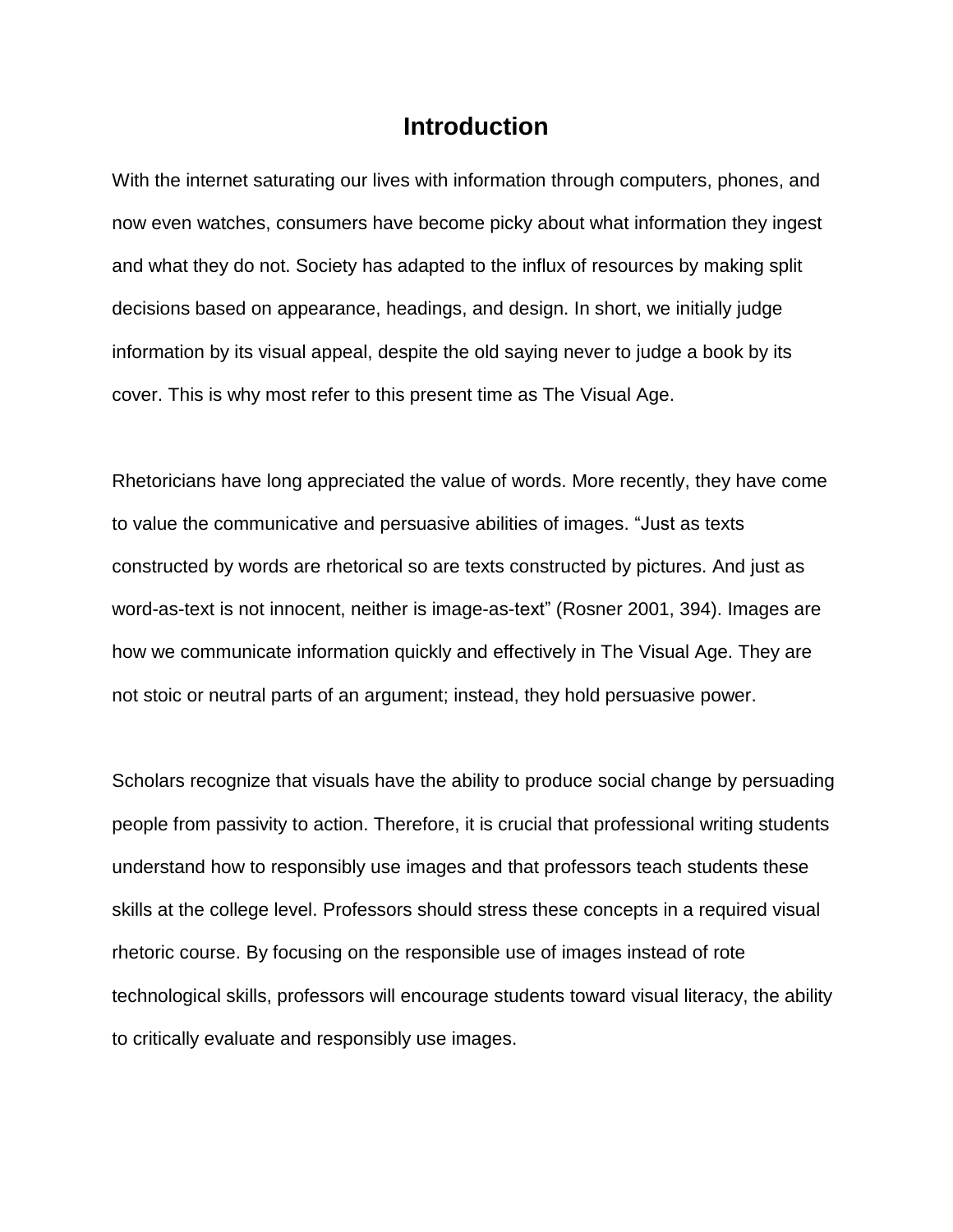# **Literature Review**

## *Visual Rhetoric: A Broad Definition*

Visual Rhetoric encompasses a broad range of ideas, and many attempt to define it. While definitions do overlap, each one takes its own unique view of what visual rhetoric includes and how we should apply it. The definitions include facets of literacy, classical rhetoric, and design theory. Portewig (2004) divides visual literacy into three categories—thinking, rhetoric, and communication—and argues that, with specific reference to the visual, it is evidenced by an understanding of audience, purpose, and arrangement. Propen (2007) further supports this claim, defining visual communication as any visual artifact that embodies the communicative principles specific to the genre, given the limitations and conventions in that specific genre's purpose, audience, and context.

With unique reference to film, Ponnivalavan (2015) defines rhetoric as a method of persuasion and identifying that results in social change. Others support this function of visual rhetoric as social change, such as Barton and Barton (2004), Brasseur (2005), and Kimball (2006). We will study this idea in detail a little further on in this paper.

## *Images Compared to Text*

A constant discussion rages over how visuals communicate versus how text communicates. Most often, we are guilty of treating images as something beneath or subordinate to text (Salinas 2002; Rosner 2001). Texts constructed by pictures are just as important and convey just as much meaning as texts constructed by words (Rosner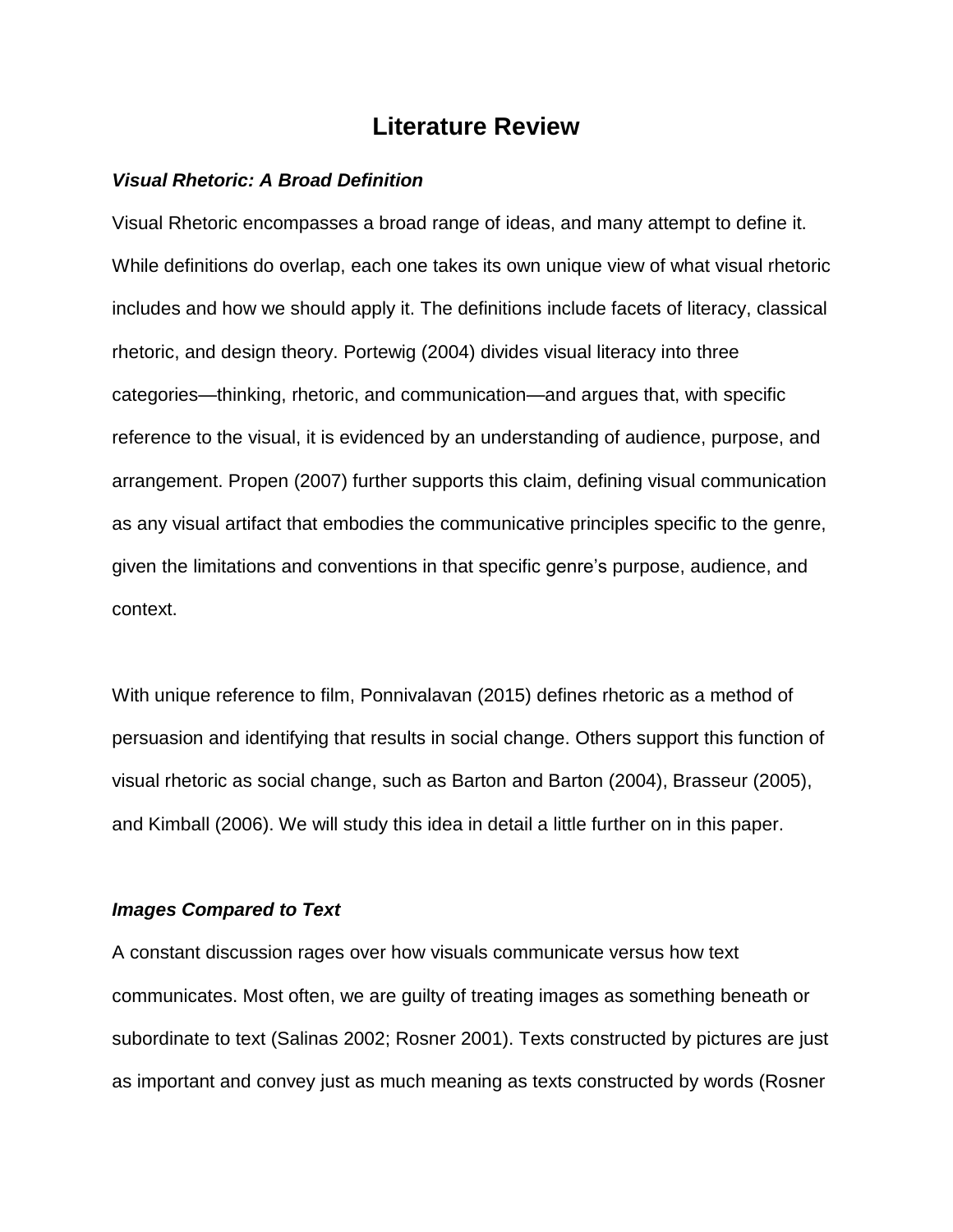2001; Portewig 2004). Like persuasive text, there are purposeful, strategic decisions behind every image, and we do ourselves a disfavor by ignoring this fact or leaving it for the graphic designers alone to decipher (Salinas 2002). Furthermore, we cannot assume that the meaning of a text is self-evident while that of a visual is not (Willerton 2005).

While most of the conversation centers on bringing the visual up to the same level as the textual, Brasseur (2005) observes how Florence Nightingale used the powers of text and visual congruously to communicate with her audience and effectively bring about social change amongst general hospital practices. This example from Brasseur further illustrates the point Salinas (2002) makes by pointing out that images have a cultural significance we must decipher, even going so far as to say that images are aspects of communication we must learn to *write.* By making these points, Salinas and Brasseur bring the visual and the textual to the same level, even implying that they are more powerful working together than apart.

#### *Visuals, Purpose, and Meaning*

The visual communicates in a number of ways. Rather than being stoic, neutral, or subordinate to text (Salinas 2002; Rosner 2001), visuals often further an argument and convince viewers to move from passivity into action (Brasseur 2005). A very clear visual that creates meaning, though sometimes implicit, is the map (Brasseur 2005; Propen 2007; Kimball 2006). The selective process the author undergoes in deciding what to display and what to leave out on each map is heavily guided by the ultimate purpose of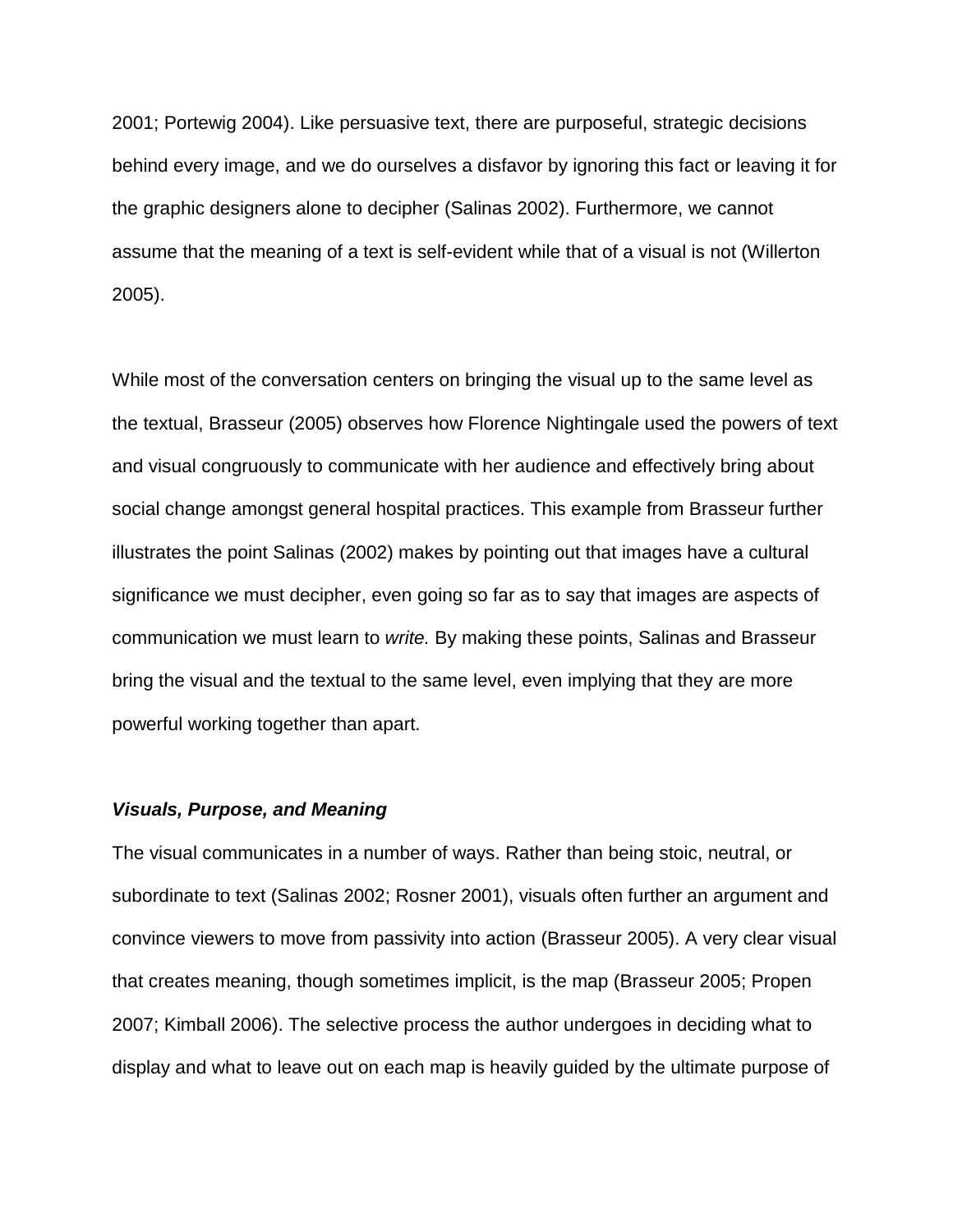the document. In the end, the purpose helps dictate some of the meaning (Willerton 2005; Propen 2007).

Propen (2007) carries out the considerations on maps to its fullest extent. She observes that maps reflect reality, but they also create it. However, Kimball (2006) counters that the visual can at times be deceptive since they offer a more transparent view of reality rather than a complex view. This idea stems from Kimball's personal study of human response to infographics where he observed that people responded positively to infographics that made social problems seem small and solvable rather than complex and difficult.

## *Visual Rhetoric and Social Change*

Without even mentioning the powerful changes brought about by the different historical instances of propaganda, visuals have often brought about social change, some after text failed to do the job. Broadly, Paradis (2004) quotes Barton and Barton (2004, 253) who say that visual representations as a whole are "social-control mechanisms linked to power and authority." Propen (2007) follows this claim and says that many previous instances, specifically of maps, have had significant persuasive power. As Brasseur (2005) notes, Florence Nightingale worked with statistics, but she did not view these statistics as mere numbers. She viewed them pieces of information that, if presented in the right way, would lead to a very beneficial social change. Similarly, Kimball (2006) discusses how Charles Booth envisioned and then instigated social change with his colored maps showing the poverty of London. Propen (2007) shows how a map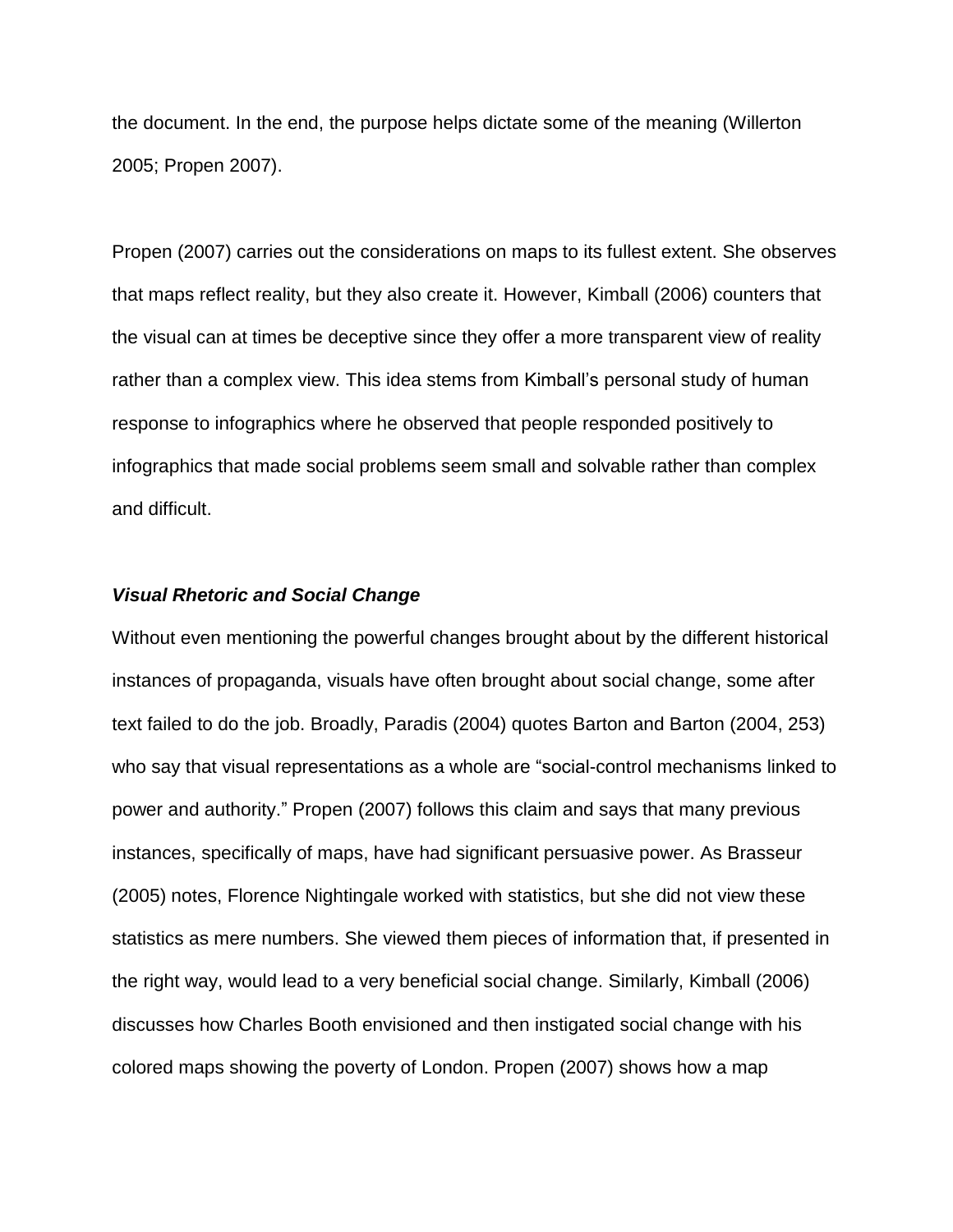produced by the NRDC promoted an environmental campaign to protect a population of marine mammals. In a situation apart from maps, Ponnivalavan (2015) looks to film, specifically two films that depict the problem of rape in Indian culture. The main point of these films, Ponnivalavan argues, is to promote social change in India.

Driskell (2004) links the change-inflicting power of the visual to its importance in the workplace, saying that visual communication contributes to the overall survival and flourishing of organizational contexts in our society. Salinas (2002), without much ado, simply advocates for us to recognize how images affect our social and cultural worlds. Kimball (2006, 360) says powerfully, "We should not underestimate the power of this visual rhetoric on its viewers."

#### *Visual Rhetoric and Pedagogy*

While everyone agrees about the importance of education, some scholars have specific ideas of how to transfer learning from one generation to the next. Furthermore, individuals place value on different aspects of education when it comes to visual rhetoric. Brumberger (2010), for example, believes that students should be taught to be visually-literate citizens by giving them opportunities to interpret, criticize, evaluate, and produce images. Driskell (2004) enforces this idea with the assertion that students should analyze rhetorical situations in order to better understand the relationship between them and the culture from which they originated.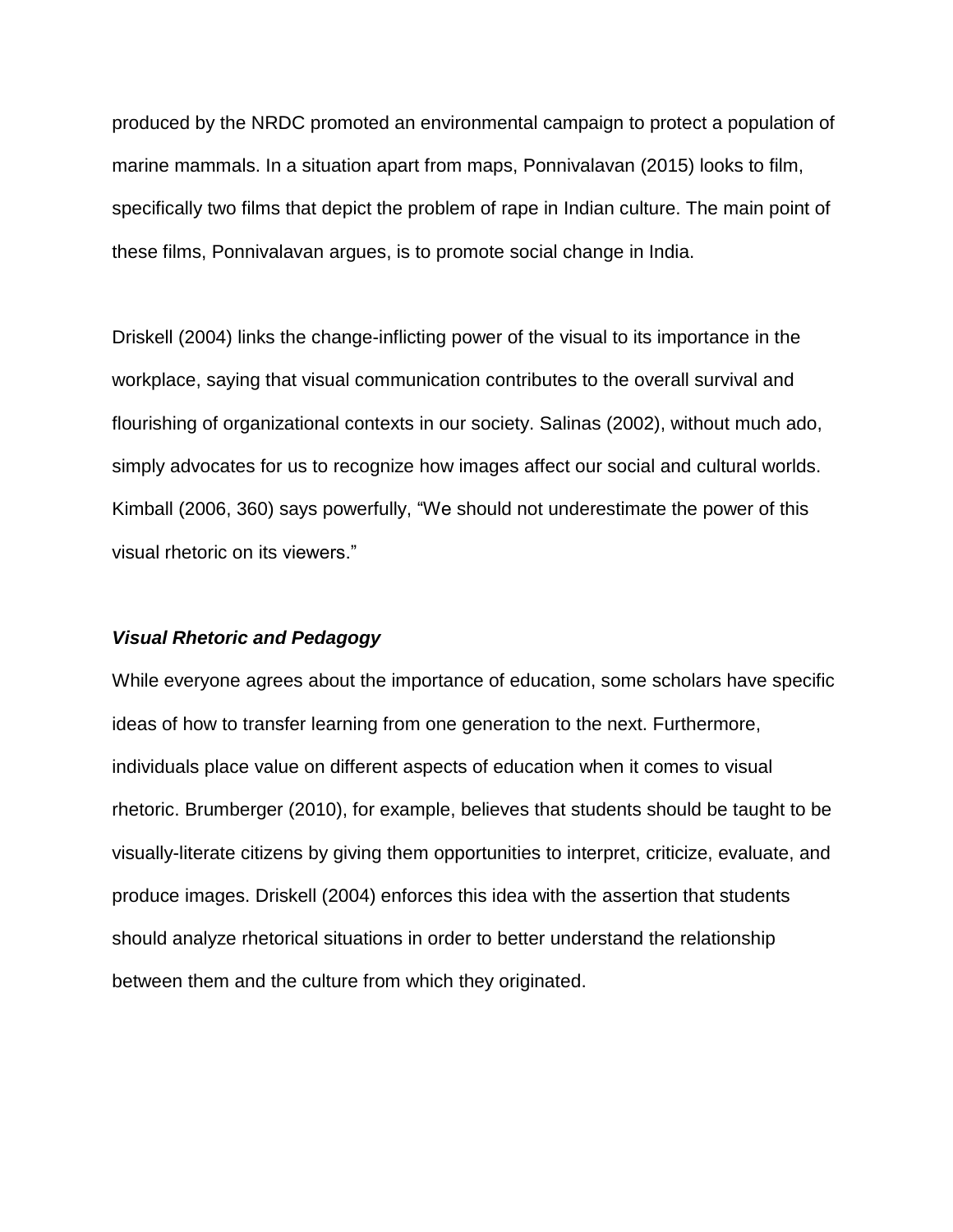Brumberger (2010) further argues that we cannot confuse being technologically literate to being visually literate. In other words, students should be taught to use tools, but that this should not be the end goal. Portewig (2004) agrees, stating that the emphasis on visual-literacy should be a primary, not a secondary focus in education.

# *Visuals and Context*

Like text, visuals originate in time and space. In other words, they come from a specific situational context. They are influenced by culture, social structures, and current situations. Brasseur (2005) demonstrates how Florence Nightingale thoroughly understood her audience. Nightingale knew that they would be unfamiliar with the social sciences, and she drew her rose diagrams at a level they would understand.

Driskill (2004) emphasizes how important context is to the visual communicator when she points out that context is useful in helping a communicator write about or interpret a a specific situation. She further points out that, because contexts are dynamic and therefore always changing, how we approach context should be continually adapting as well. Kimball (2006) links Charles Booth's maps of London poverty to the visual culture already surrounding the issue. Because Booth used a simple map for the issue, it boiled down the seemingly horrific issue of poverty into a manageable, solvable task. By doing this, he addressed the specific situation and created a map that performed effectively in the context for which he designed it.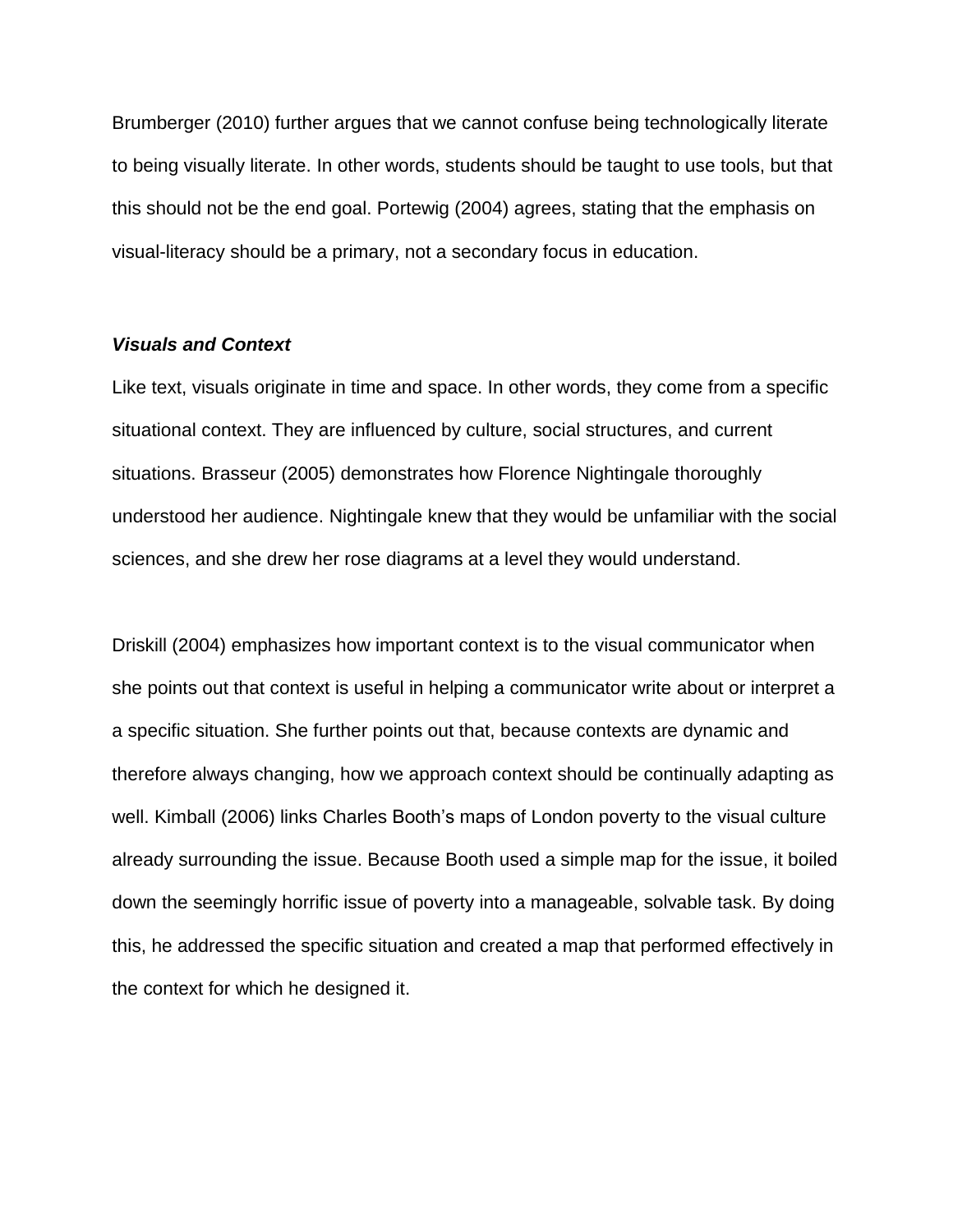# *Ethical Considerations*

As we have seen, visuals are not neutral or meaningless (Salinas 2002; Rosner 2001). Therefore, we must think about the ethical implications wrapped up in the use of images. Brumberger (2007) points out that we have responsibility over a broad selection of visual communication decisions. Kimball (2006) indicates that, in order to use images ethically, we need to understand their limits. Even more so, we need to acknowledge that communicating through images is no more certain than communication with text. We must be aware of this reality in order to use images ethically. Writing about specific legal issues, Paradis (2004) shows how we cannot hold others responsible for their actions if we do not provide correct, complete, and accurate information.

# **Analysis**

## *The Persuasive Power of Visuals*

Perhaps the most compelling examples we have concerning the persuasive power of the image are Charles Booth's poverty maps of London and Florence Nightingale's Rose Diagrams. Each image represented tabular data. Prior to the map and diagram, citizens were aware of the issues, yet they did nothing to remedy the ghastly situations of poverty in London or the preventable deaths in hospitals.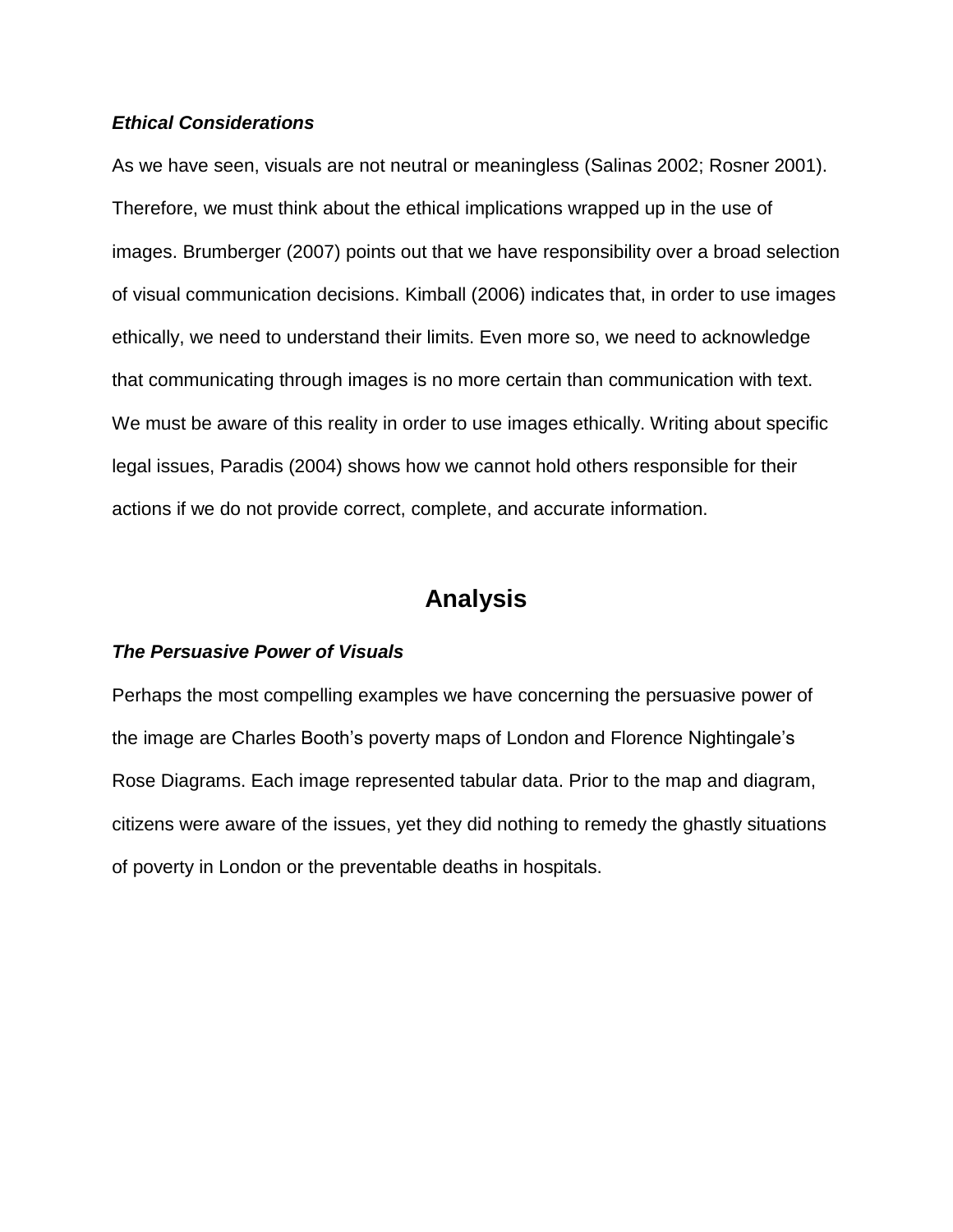

*Florence Nightingale's Rose Diagram: The Causes of Mortality During the Crimean War*

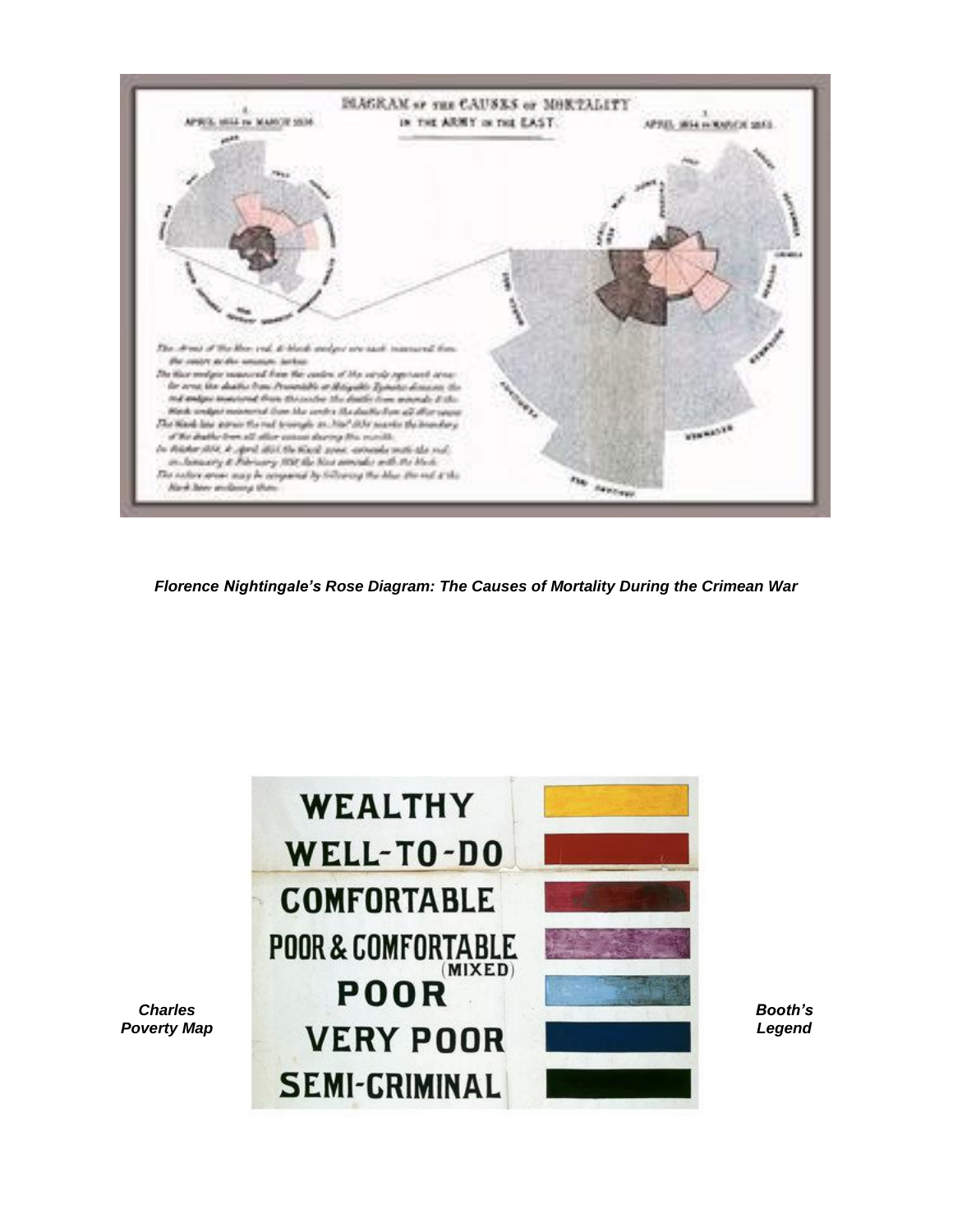

*Charles Booth's Poverty Map of London*

Images can act as a window, allowing us to see quantitative reality and beyond (Kimball 2006). The image allows us to understand abstract concepts in a concrete way. As noted about Booth's maps, "The visual rhetoric of the map changed the public view of poverty, making the problem seem much smaller than had been supposed, and thus more manageable" (Kimball 2006, 359-360). Furthermore, the colors and appearance of Booth's map helped persuade Londoners that something could be done to quell the growth of poverty. As a result, motivated people began working towards social change.

Similarly, Florence Nightingale's Rose Diagrams had an impact on society. "For Nightingale, statistics were not merely numbers; they revealed patterns that would allow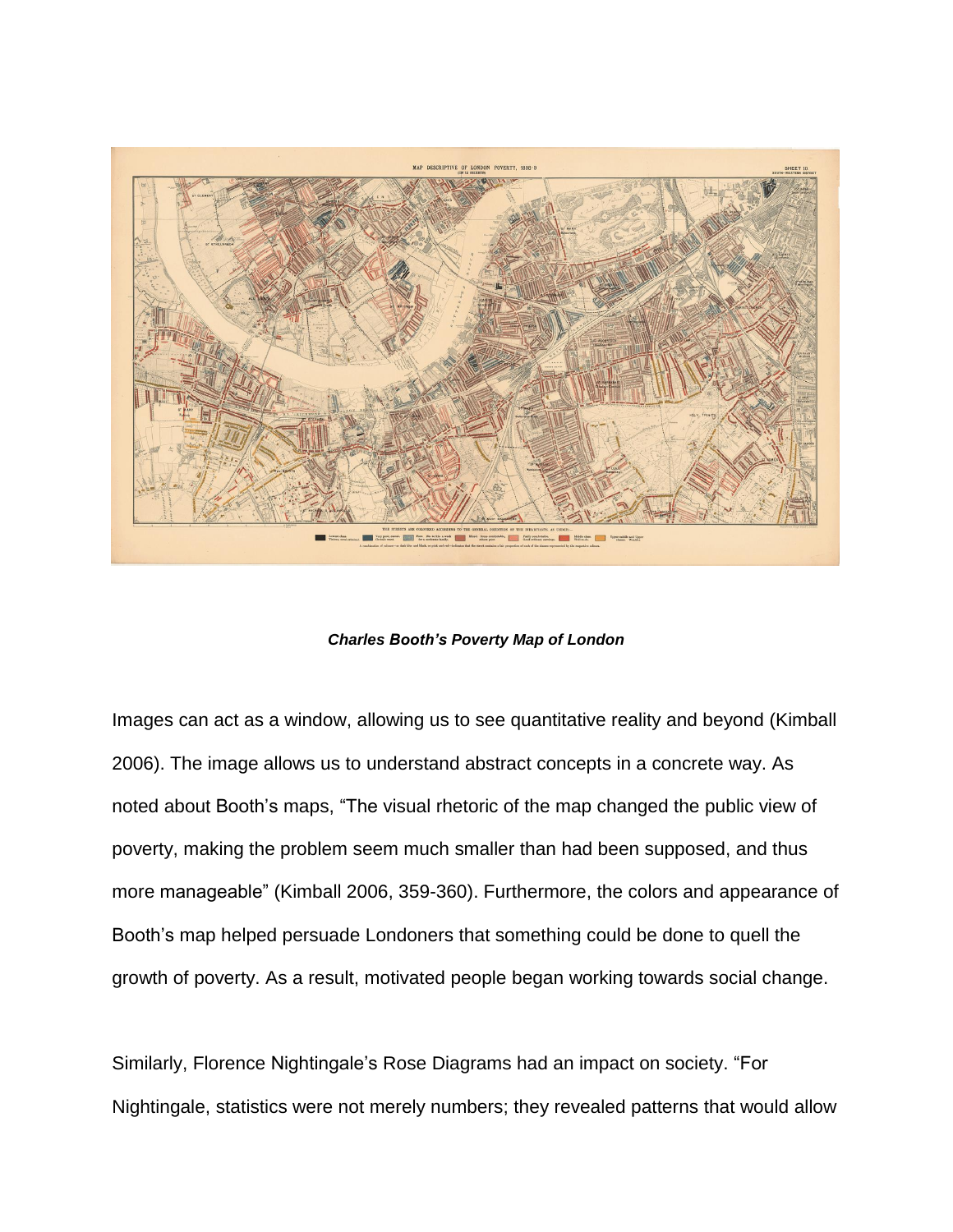human beings to control destiny" (Brasseur 2005, 164). Nightingale understood the significance of the data she researched. Her audience, however, did not. In fact, she had tried several times to present and publish her findings via reports. It was not until she creatively displayed the tabular data with an easily-understood diagram that people understood how great the problem really was. Brasseur (2005) notes that "tabular data was not likely to persuade audiences at the time, in part because these audiences were unlikely to be schooled in the use of data in social science." Her diagrams showed the progression of the Crimean war and compared the deaths on the field to those in the hospital. With the abstract data in concrete form, Nightingale's audience saw the truth of her argument. Brasseur (2005) says that "Nightingale's rhetoric in her use of the rose diagrams is an important example of how visual abstraction of data can help further an argument." As Kimball (2006) so aptly states, "We should not underestimate the power of this visual rhetoric on its viewers."

So, images have value in a persuasive argument and sometimes have the advantage over text. In the Booth and Nightingale examples above, textual data failed to incite people to action; the visual representation of this data did. Since images have so much potential persuasive power, students need to first recognize this fact then be burdened by the weight of responsibility of choosing and crafting images carefully, not haphazardly. In a visual rhetoric course, professors should stress the power of the image, providing examples like the two above. They should impress upon students that the popular motto, "With great power comes great responsibility," applies to how the professional writer uses images.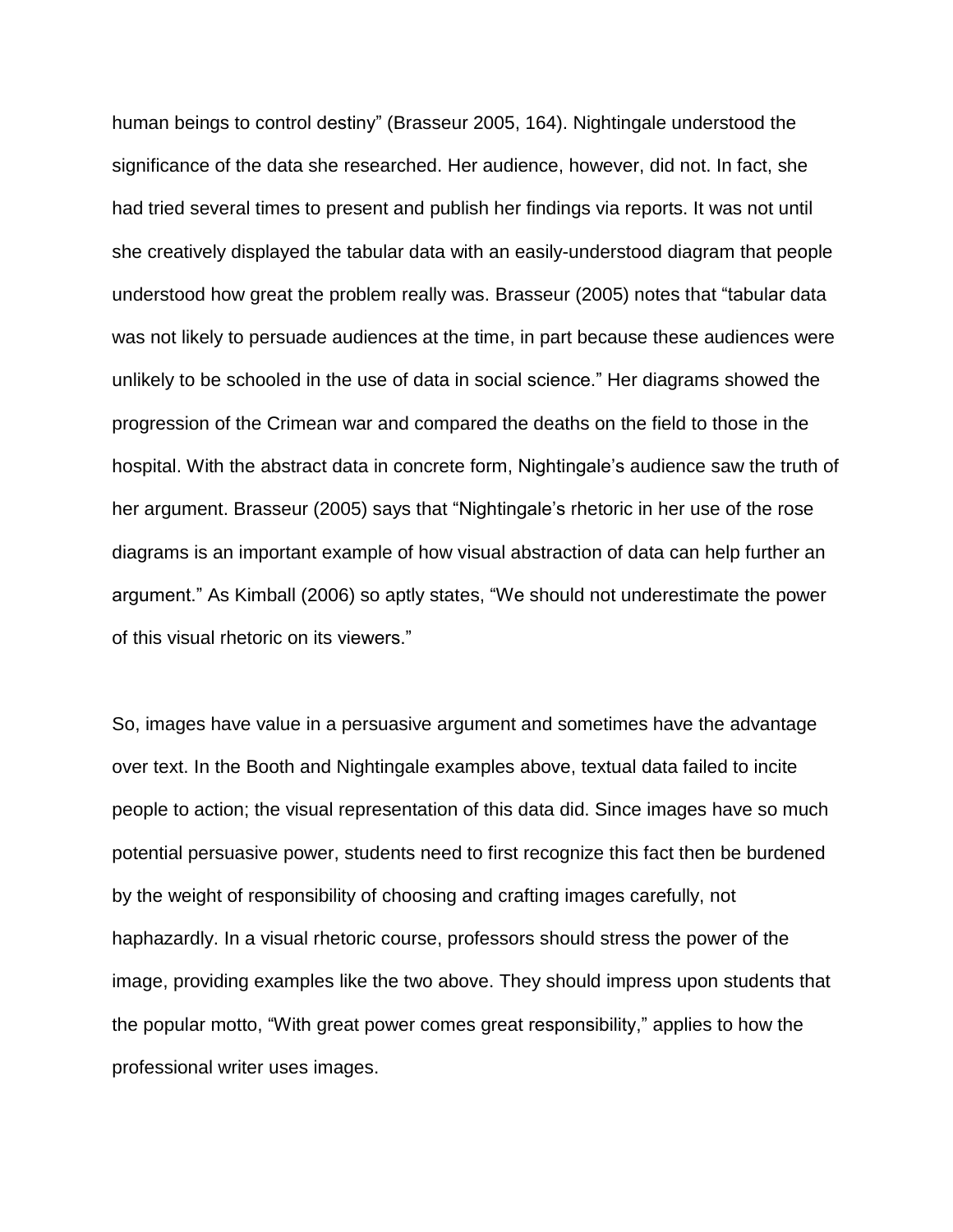# *Images and Text: A Symbiotic Relationship*

As demonstrated by the power of visuals, visuals are not subordinate to text. In fact, they can persuade more effectively than text at times. Yet oftentimes the underlying assumption about images is that they are somehow subordinate to or merely supporting the text. Most do not recognize the persuasive power in the visual alone, defining images as "products that tell a story that is single, static, and—if the writer is ethical true" (Rosner 2001, 392).

Yet we must be careful not to elevate the image to a position above text either. Both are effective in their turn, and most often they work together to accomplish their persuasive goal. For example, Nightingale used the Rose Diagrams and verbal explanations of the diagrams to "create an appeal that went beyond merely exciting inquiry to exciting action (Brasseur 2005, 180). This exemplifies the symbiotic relationship between images and text. In biology, a symbiotic relationship is where two organisms mutually benefit and depend on one another. Such is the case between images and text; they benefit and help one another. Their relationship is dynamic, not stoic. It takes a knowledgeable student to determine where and when images or text are appropriate within an argument. Students will gain this knowledge through a course in visual rhetoric that emphasizes the persuasive power of images and text, highlighting the strengths and weaknesses of each and showing how they best work together to create an effective argument.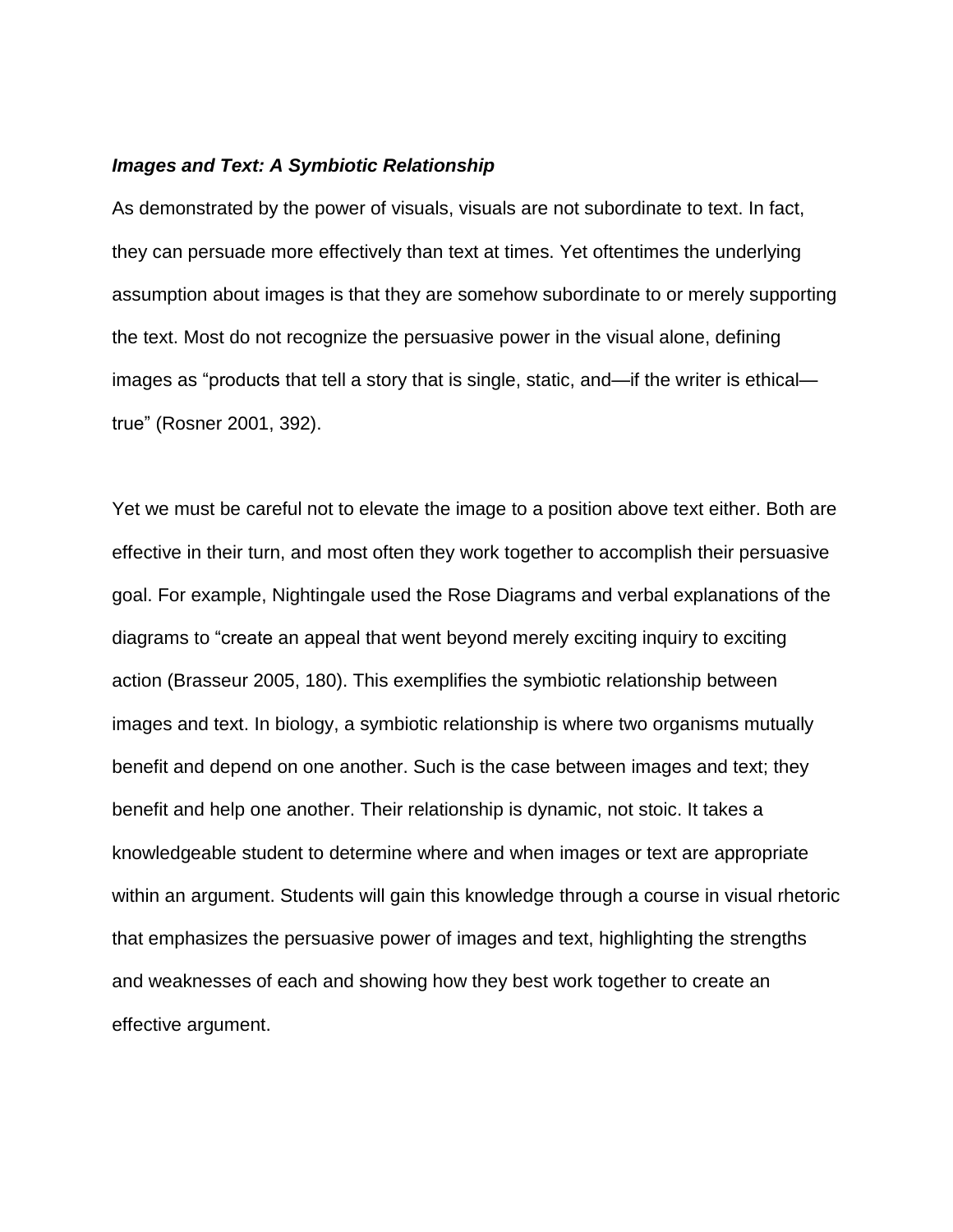## *Teaching Visual Literacy in the Classroom*

We have seen how the image has persuasive power and how it works symbiotically alongside text. Now comes the issue of how professors should teach visual literacy in the classroom. What do the students need to know and what is the best way to present that information to them? We will look at four areas of visual literacy professors should emphasize to their students: First, they need to explain the definition of visual literacy and its importance. Second, they need to recognize that teaching technology is not teaching design. Third, they need to allow their students to practice critically evaluating images. And fourth, they need to understand that there are ethical issues to consider regarding images.

First, Portewig (2004, 40) defines visual literacy as "the faculty of visually thinking, analyzing, and communicating. Its instruction seeks to develop in students the cognitive process of developing visuals as well as an understanding of the context and elements that form the visual message." Visual literacy is the mark of a well-rounded professional writer. Portewig (2004, 41) further argues that students should be able to identify more than just the elements of a visual. They need to be able to pull from a "visual toolbox" when creating and evaluating visual messages. Just as there are entire courses teaching analytical skills regarding textual rhetoric, professors should teach their students "to be as canny in their reading of visual rhetoric as they are in their reading of textual rhetoric" (Kimball 2006, 379).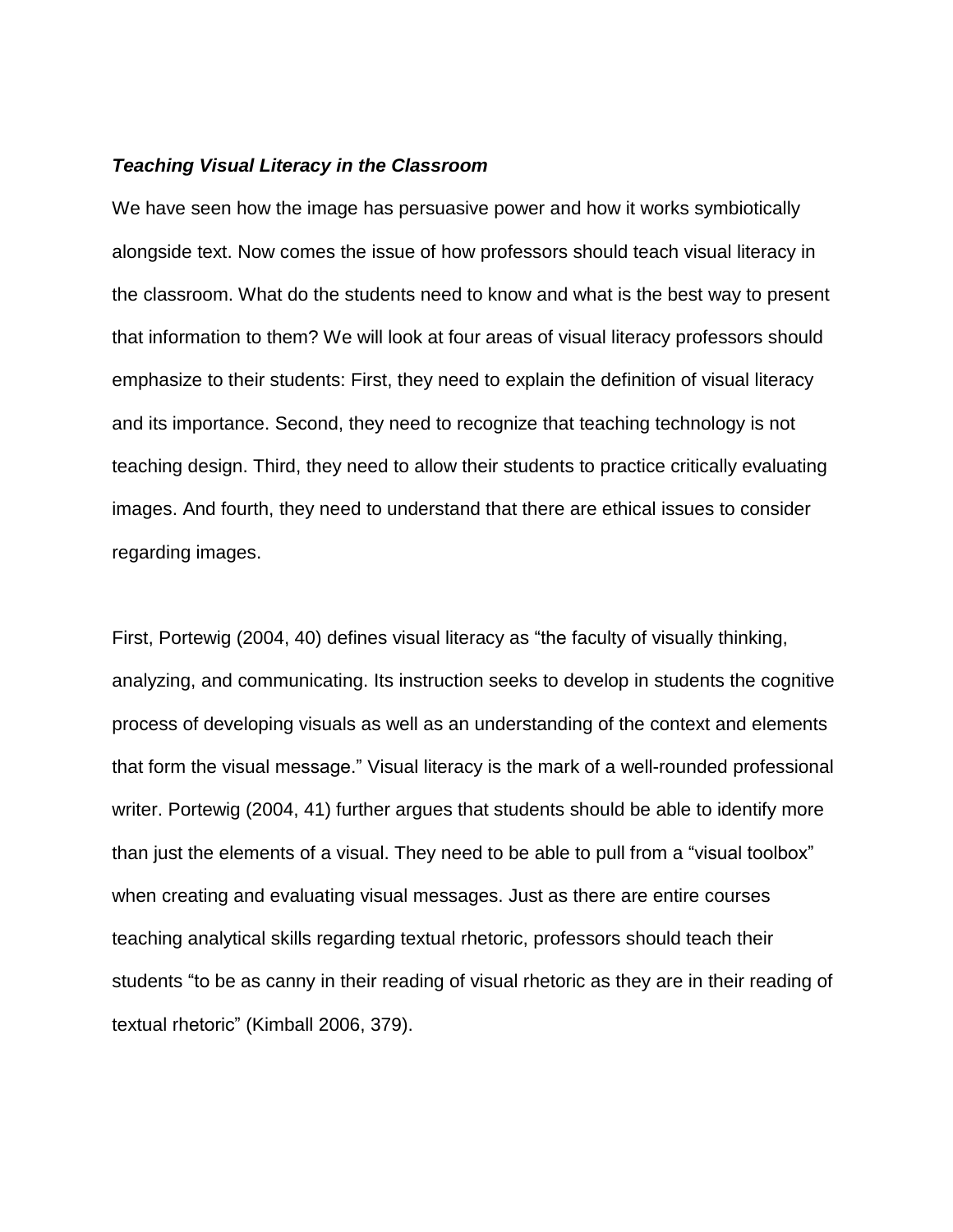Second, when focusing on visual literacy, professors must meticulously avoid the slippery slope of technology-driven design. Technology-driven design focuses on how to use technology to accomplish a goal, for example, how to create visual effects using Photoshop. Many professors fall into teaching in a technology-driven way because, "[l]acking a strong background in art, visual studies, or visual communication in some form, [they] tend to gravitate toward the familiar" (Brumberger 2010, 461). While learning to use technology efficiently and effectively is important, it is easy to mistake teaching technology as teaching design. Solely teaching technology focuses only on the how and neglects the why. If professors teach technology alone, they miss the chance to teach their students how to make the types of informed design decisions that lead to argument-furthering, effective visuals. This is not to say there is no room for excellence when it comes to knowledge about the tools within technology. Quite the contrary, in fact. The main point here echoes Brumberger (2010) who says, "Students cannot rely solely on technical proficiency, no matter how glossy the end products may appear; at the same time, however, they cannot rely solely on rhetorical knowledge without the tools to render that knowledge useful." So we see that knowledge of tools and visual literacy have the same kind of symbiotic relationship images and text have. They cannot function without each other, but there is danger in emphasizing one to the neglect of the other. Students in a technology-driven design environment quickly become excited about their marketable design skills. They eagerly list Adobe programs and other software on their resume, believing this to be sufficient. What they fail to realize, however, is the marketable skills they gain by becoming visually literate. Brumberger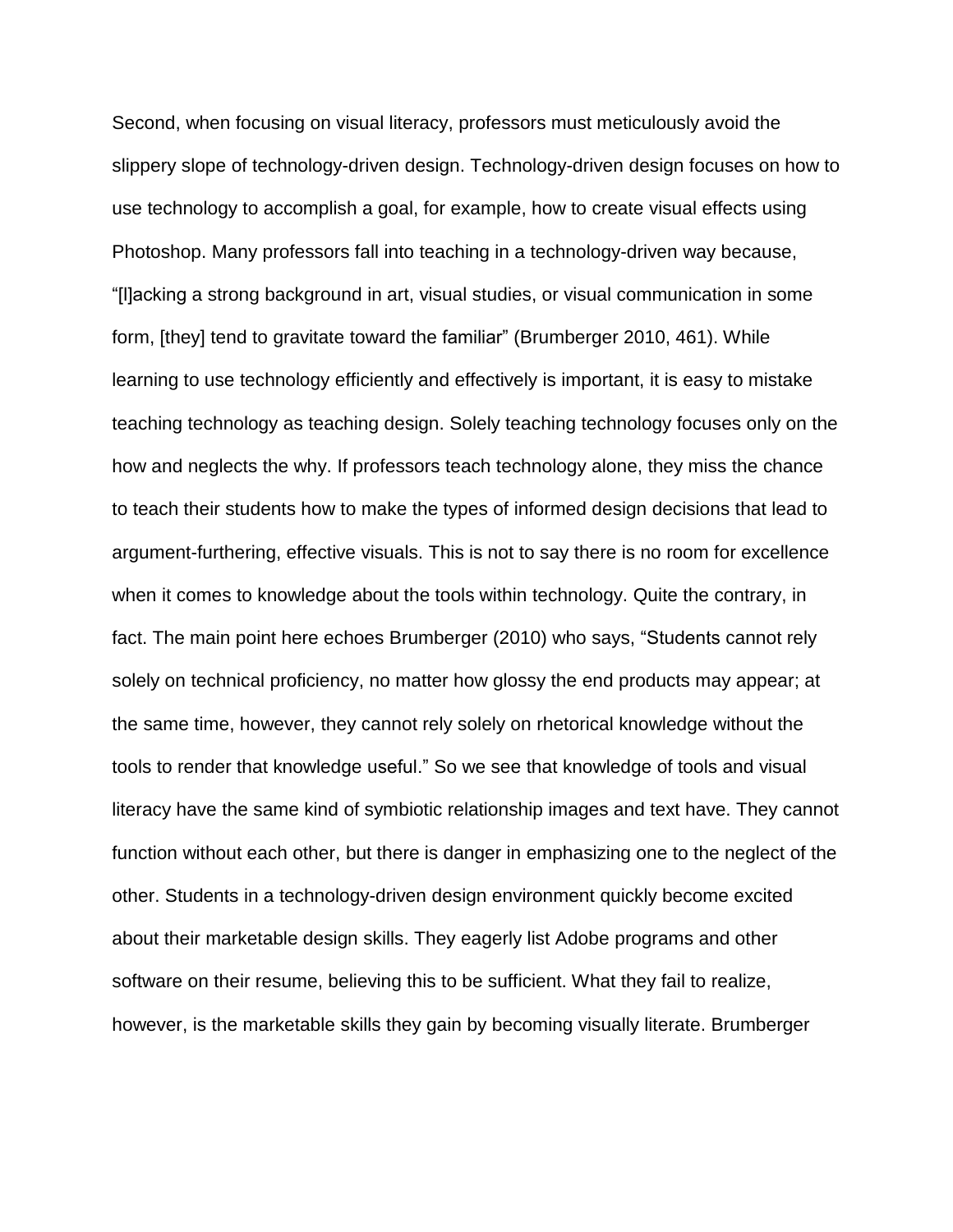(2010) points out that "[b]oth students and instructors may easily fall under the spell of technology, thinking that they are learning and teaching design."

Third, students will never become visually literate without opportunities to practice doing so. If they are not encouraged to think critically about the messages their images convey, they will spend their energy "creating effects with technology." Their resulting work may be beautiful and striking, "but [they] are bitterly disappointed when their design does not achieve its rhetorical purpose and thus fails to earn a high grade" (Brumberger 2010, 464). Because visual literacy is not immediately present in students' minds, the instructor must coax it to the forefront of their thinking. Brumberger (2010) argues, "If our goal is…to educate visually-literate citizens, then we must ensure that our programs, and the individual courses within those programs, give students opportunities for interpretation, criticism, and evaluation, as well as production." This shift in a student's thinking toward the visual will eventually give rise to a new way of discussing images and their meanings as more and more professionals become visually literate. Being visually literate, Portewig (2004) argues, "is not a set of peripheral skills but a foundation for understanding the visual. We should recognize the complexity of the visual and understand how each component contributes to a holistic approach to the visual."

And fourth, instructors should teach students to use images ethically. This first assumes that students understand that the image is not neutral or stoic but rather has a dynamic, communicative relationship with its viewer. Like Kimball (2006) notes, using images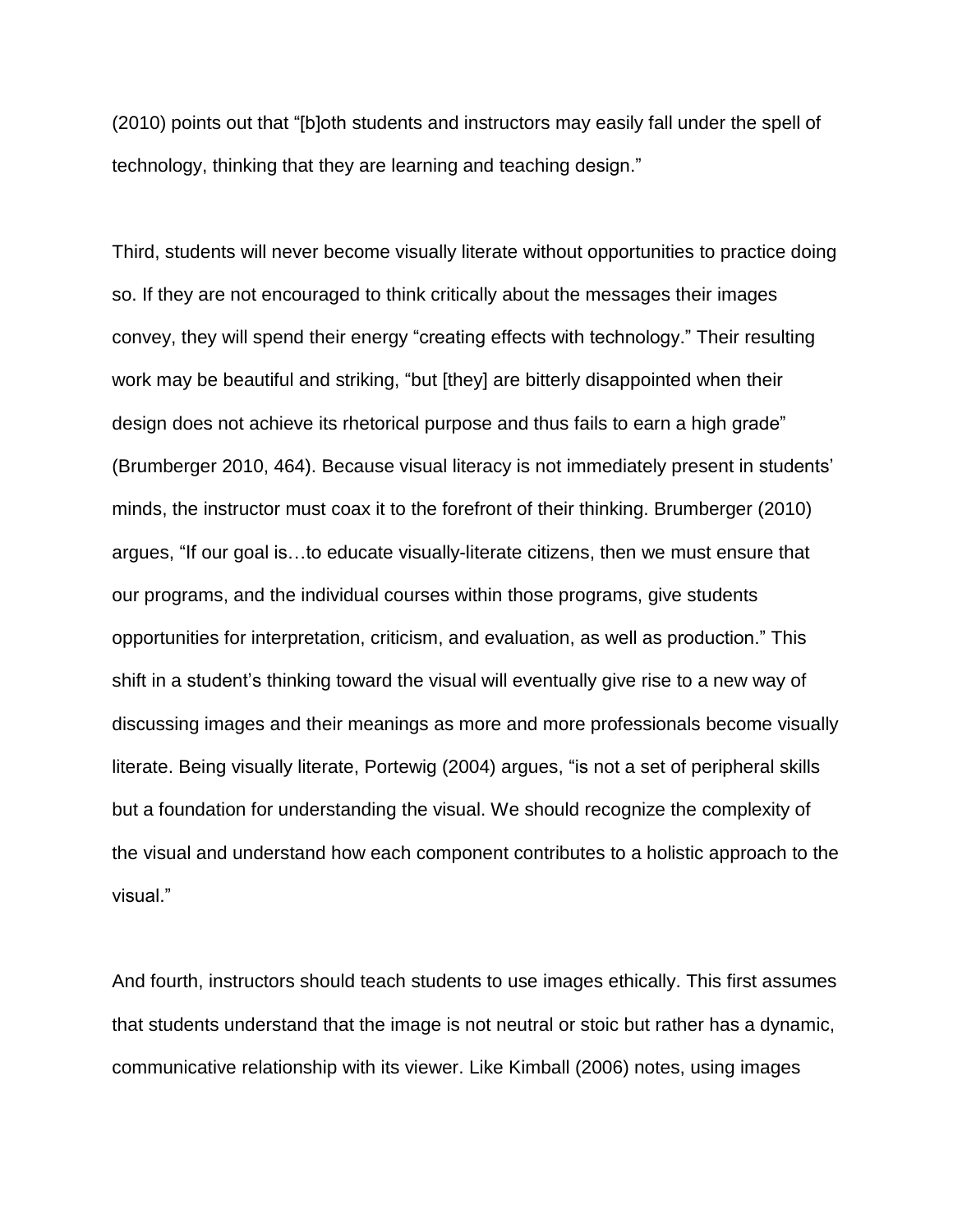ethically means that we must realize that images are as uncertain as text. In order to use them ethically, we must use them cautiously, recognizing that images have limits just like text has limits.

#### *Visual Literacy and the Professional Writer*

So, what advantage does being visually literate have in the everyday life of the professional writer? Brumberger (2007) makes a critical remark by saying "the emphasis on the visual will increase rather than diminish" and that, therefore, organizations should pay special attention to the current conversation surrounding the use of visuals. With this increase emphasis on the visual, professional writers will feel the weight of responsibility as they design documents with text and images driving the argument. Images come from contexts with specific cultural implications and messages. Our job as professional writers includes analyzing these contexts, pushing these messages, and persuading our audiences in a way that is ethical, effective, and true. Whether writing a manual for a dishwasher or managing the social media for a Fortune 500 company, professional writers act as a catalyst for and a creator of meaning. More so than other professions, we have a unique responsibility to understand how the image communicates persuasively and how we can channel this power for our purposes. Salinas (2002) notes well that we must be "critically savvy about how images are recognized, read, and used as well as how they impact our social and cultural worlds." Professional writers are culture creators whether we like to think this or not. We can promote ideas or arguments responsibly or irresponsibly. Being visually literate helps us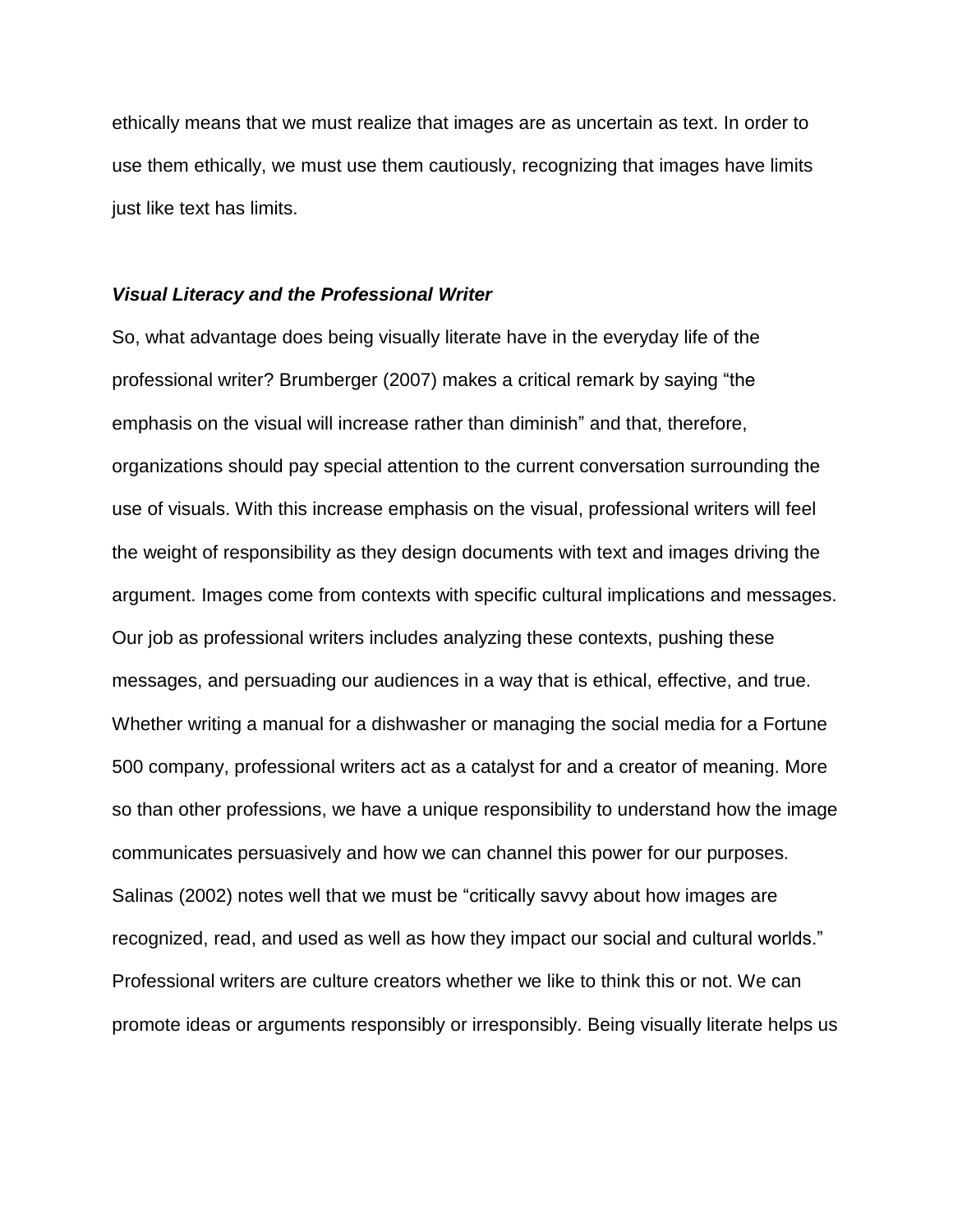responsibly use images alongside text in order to create arguments that effectively promote social change, justice, and right actions.

# **Conclusion**

Visual literacy is extremely important but oftentimes left on the back burner when it comes to education. With common pitfalls like teaching design tools over critical thinking, instructors sometimes neglect teaching their students to be visually literate professional writers. The result is students who can make a beautiful product but who cannot produce a convincing argument (or who do not even understand than an image IS part of their argument).

Professional writing programs should include a course on visual rhetoric within their requirements. The visual is important, and emphasis on images in this visual age is only growing. Universities should seek to produce visually literate professionals who know how to use images responsibly and well. This emphasis on the visual will lead to common vocabulary and ideas used to discuss the aspects of visual literacy, thus enhancing the conversation and our understanding of the concept. We realize that the field of visual rhetoric is a constantly changing discipline. To be visually literate means to keep up with the current trends and ideas concerning visuals and to critically evaluate their effectiveness and meaning. By doing this and enabling others to do so, we are empowered to use the visual to the highest degree of effectiveness and persuasiveness.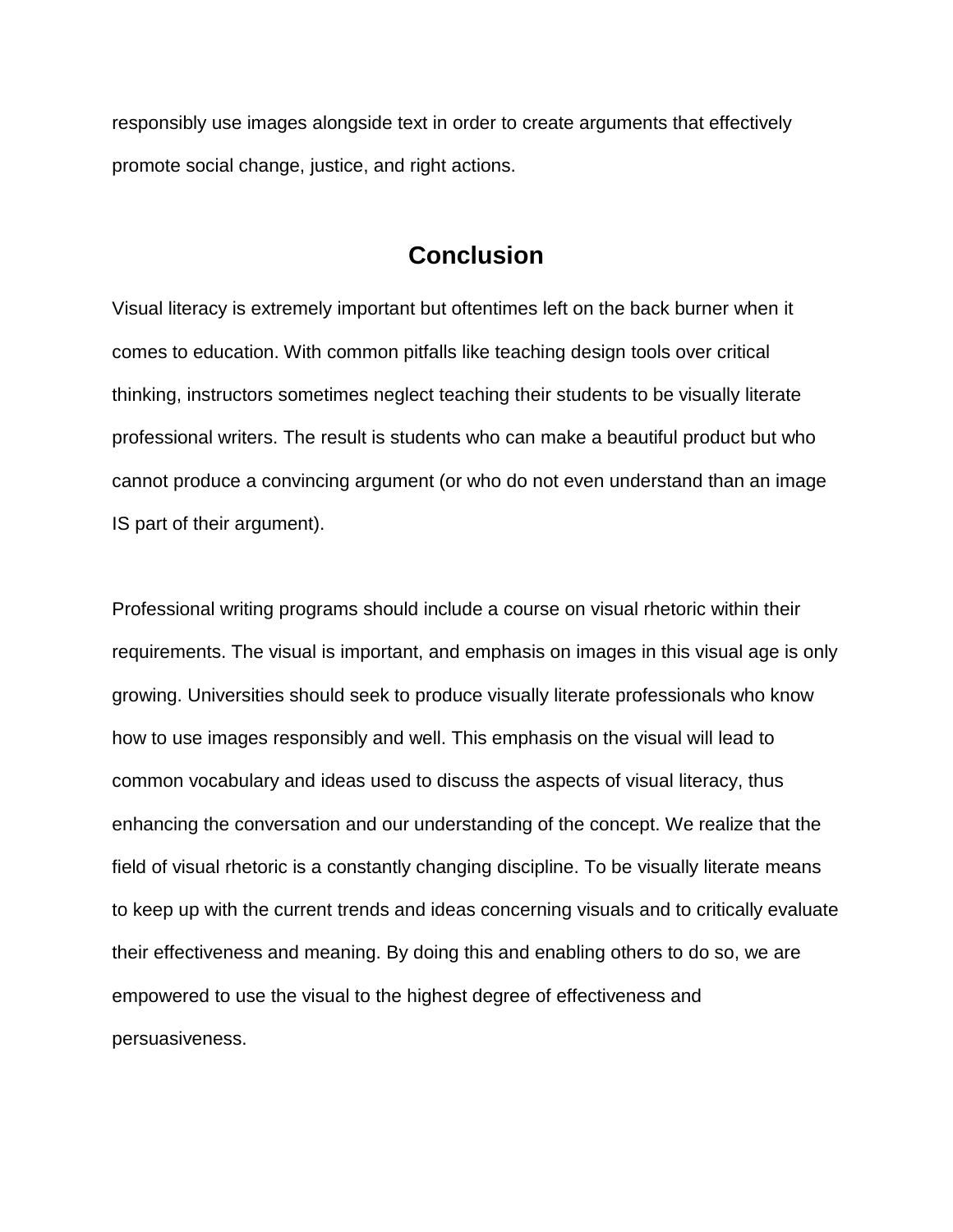## *Recommendations*

First, in order for universities to make an effective decision about including a visual rhetoric course in their professional writing program, they first need to understand what is currently taught in the present classes. They need research that shows what areas of visual rhetoric are already included in the present classes and what areas are lacking. Based on the areas that are lacking, universities can conclude what topics they should cover in a standard visual rhetoric course.

Second, I recommend that scholars research and rate potential topics for a visual rhetoric course. Instructors need to know what is most important for them to teach. Digging a little deeper into this subject, research on the best way to teach the important topics to students would help instructors do their jobs more effectively.

Third, we need further research concerning the long-term upkeep of a visual rhetoric course in a world of constantly changing ideas and trends with the visual. Researchers should discover how much instructors should focus on the visual in history versus the visual in the present.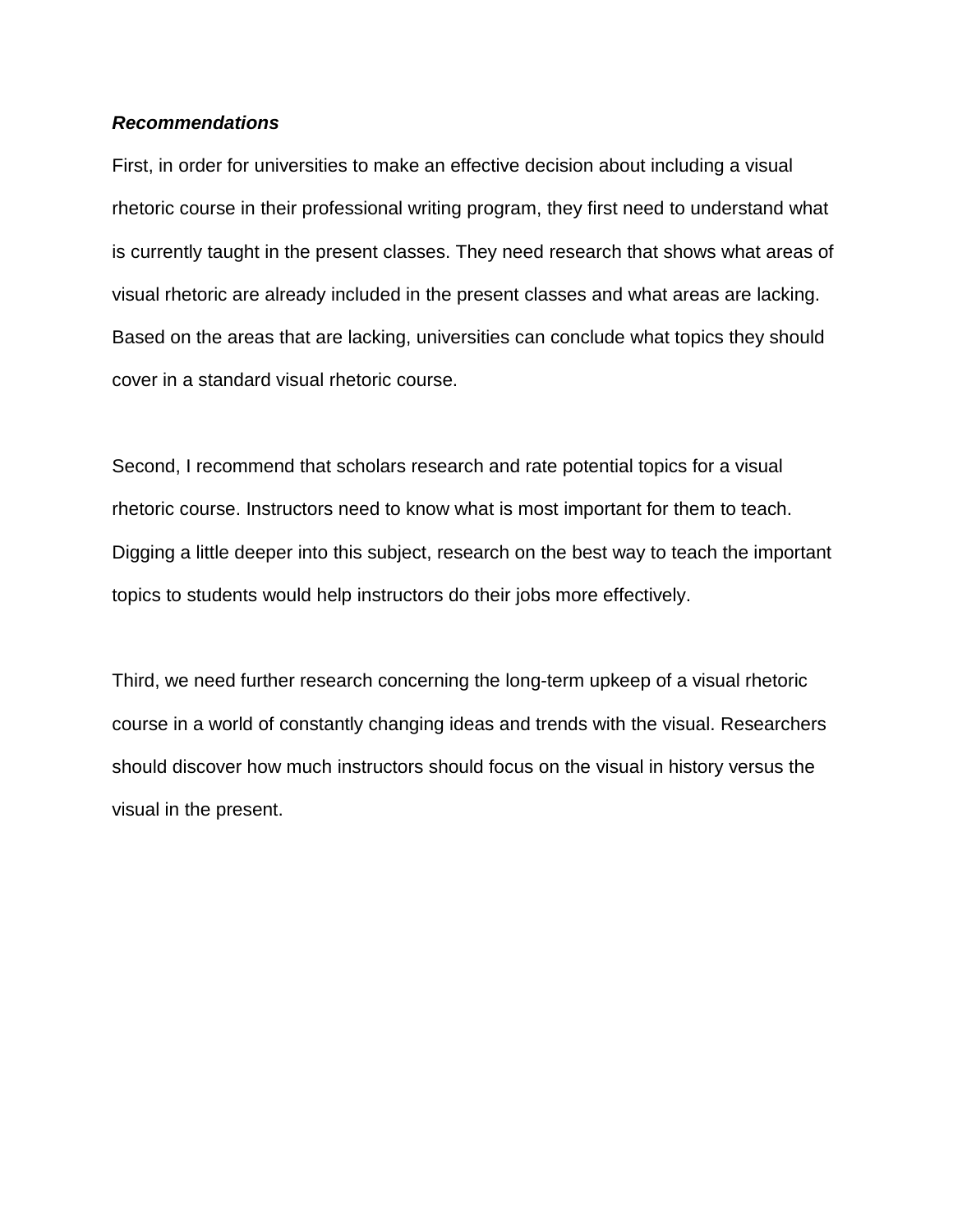# **Bibliography**

- Barton, Ben F. and Barton, Marthalee S. 2004. "Ideology and the Map: Toward a Postmodern Visual Design Practice." In *Central Works in Technical Communication*, ed. Johndan Johnson-Eilola and Stuart A. Selber, 232-252. New York, NY: Oxford University Press.
- Bernhardt, Stephen A. 2004. "The Shape of Text to Come: The Texture of Print on Screens." In *Central Works in Technical Communication*, ed. Johndan Johnson-Eilola and Stuart A. Selber, 409-427. New York, NY: Oxford University Press.
- Brasseur, Lee. 2005. "Florence Nightingale's Visual Rhetoric in the Rose Diagrams." *Technical Communication Quarterly* 14: 161-182.
- Brumberger, Eva R. 2010. "Resisting the Lure of Technology-Driven Design: Pedagogical Approaches to Visual Communication." J*ournal of Technical Writing and Communication,* 40 (4): 459-471.

Brumberger, Eva. 2007. "Visual Communication in the Workplace: A Survey of Practice." *Technical Communication Quarterly*, 16 (4): 369-395.

- Driskill, Linda. 2004. "Understanding the Writing Context in Organizations." In *Central Works in Technical Communication*, ed. Johndan Johnson-Eilola and Stuart A. Selber, 55-69. New York, NY: Oxford University Press.
- Kimball, Miles A. 2006. "London Through Rose-Colored Graphics: Visual Rhetoric and Information Graphic Design in Charles Booth's Maps of London Poverty." *Journal of Technical Writing and Communication*, 36 (4): 353-381.
- Kimball, Miles A. 2013, "Visual Design Principles: An Empirical Study of Design Lore." *Journal of Technical Writing and Communication*, 43 (1): 3-41.
- Paradis, James. 2004. "Text and Action: The Operator's Manual in Context and in Court." In *Central Works in Technical Communication*, ed. Johndan Johnson-Eilola and Stuart A. Selber, 365-380. New York, NY: Oxford University Press.

Ponnivalavan, P. "A Study of Visual Rhetoric in Akku and India's Daughter." *Language In India,* 15, no. 7 (July 2015): 210-221.

Portewig, Tiffany Craft. 2004. "Making Sense of the Visual in Technical Communication: A Visual Literacy Approach to Pedagogy." *Journal of Technical Writing and Communication*, 34 (1&2): 31-42.